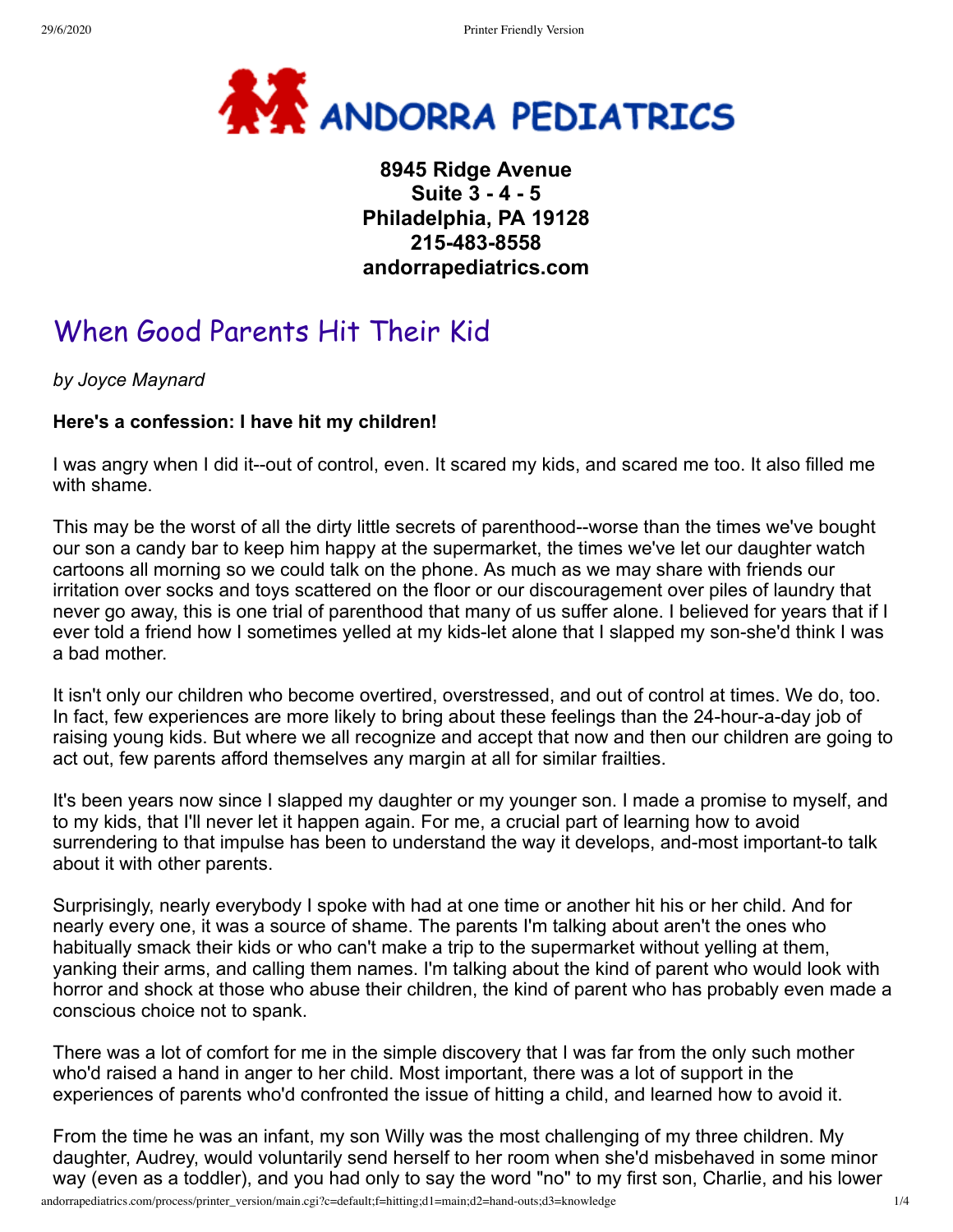lip would start to quiver, he was so anxious to please us. But Willy revealed himself early as a fighter. Almost from the moment of his birth, he seemed bent on locating the boundaries we set and venturing past them. Tell him to keep his food on the plate or in his mouth, and he'd throw a handful on the floor. Tell him to stay away from his sister's dollhouse, and he'd make a beeline for it.

I tried the calm, rational approach: two warnings, with consequences clearly described and carried out if necessary. When that failed to have any effect on his behavior, I decided to alter my no-spanking policy.

The danger with spanking, I learned, may have less to do with the act of spanking itself than with the spirit in which it's done. In my case, it worked when I was totally under control and delivered no more than a couple of quick, firm pats on the bottom. But if I was upset, instead of being about regaining control and order, the spanking became another out-of-control behavior. He hit his brother; I hit him. Was that really the message I wanted to send? I decided it wasn't. But, of course, even when a parent makes the conscious choice not to spank her child, the kinds of situations that may bring it about don't disappear. Neither do the feelings a parent may experience that moved her to lash out at her child.

"I'd read many books on child-rearing and firmly believed it was wrong to hit a child," says Shelly Whymer," a mother of three, in Pasadena, California. "But the stress of hurrying kids off to school and myself off to work on time, or my anger over the children's inability to play peacefully together for three minutes, sometimes made me into a monster." One time, she admits, "I was so angry from trying to drive in heavy traffic while the three of them fought in the backseat that I broke my front tooth from clenching my jaw."

Where that mother bottled up her frustrations tightly enough to hurt her mouth, many women find the opposite happening. "I used to hold everything in for a long time," says Jennifer Catrell, a full-time mother of five, ages 2 to 8, in Nashua, New Hampshire. "But it kept building up, like water against a dam. One of the kids would start ripping wallpaper off the walls, and then the others did it too. All of a sudden, it was as if the pressure reached critical mass, and I'd just explode. That's when I'd spank one of them."

She always regretted it. "Hitting only made me feel worse," she says. "I hugged them and apologized afterward and spent extra time with whomever I lost my temper at."

Dennis Fielder, of Baton Rouge, Louisiana, says the one and only time he hit his son, now 7, came when he was putting his aging mother in a nursing home and selling her house. "Tim made this comment to me about how he did not really like being around his grandmother, because she was always complaining and telling the same stories over and over," he says. "I didn't even think-I just smacked him. It only came to me after that Tim was actually saying, out loud, all the things I'd been feeling myself, things that I felt incredibly guilty about."

Of all the parents I've spoken to about this, none have done any real, physical harm to their child. The damage lay in the feelings that surrounded the violence and in the potential terror to a young child of seeing his parent and primary protector turning on him.

We all know our children are going to exhibit inappropriate, frustrating, and even, crazy--making behavior now and then. In other words, they're going to act like children. So the questions parents need to ask themselves are:

What do I do when that happens? And which situations are most likely to precipitate an inappropriate response from me?

Every time I've hit my son or daughter, they've been wired up and out of control, and I've been under unusual stress," says Clara Rechnitz, a mother of two in Cherry Hill, New Jersey. "Realistically, they're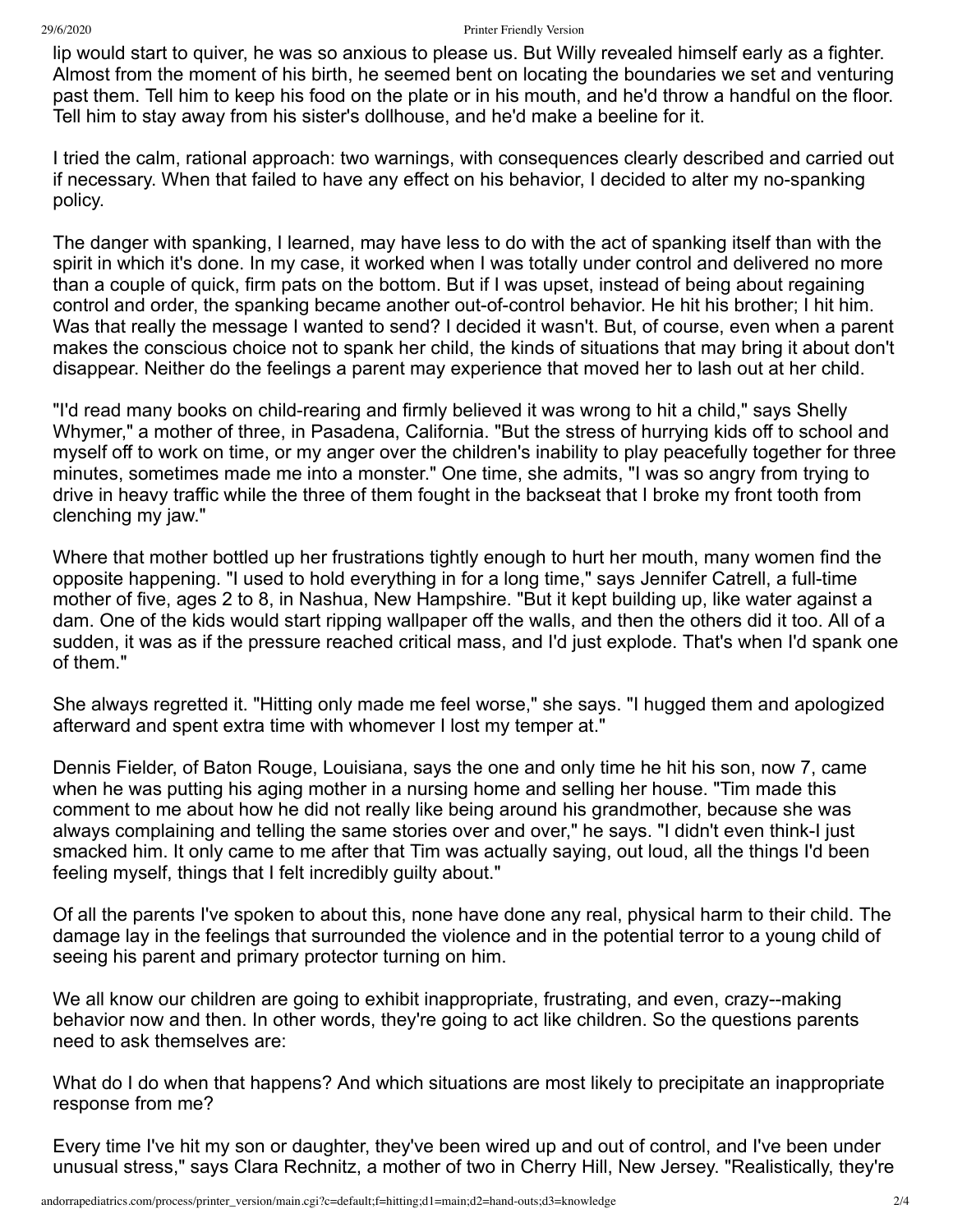#### 29/6/2020 Printer Friendly Version

going to be wired, up and out of control now and then. And I'm frequently going to be under stress. So what's to keep me from behaving the same way next time?" There's no magic solution, of course, but the risk of hitting a child is substantially diminished once you've made a conscious decision to pursue an alternative response to anger. When my own children were small, and I'd feel myself becoming dangerously worn down (usually at the end of an afternoon), I'd announce I was having a quiet time. For me, that meant sitting in a particular chair in our kitchen, with a cup of tea. Maybe because I used quiet times sparingly, and saved them for when I needed them most, my children nearly always respected them.

Another mother actually sits in her closet with a cordless phone and calls her sister. "She and I have a code we use with each other," says the fulltime at-home mother of two preschoolers in Pensacola, Florida. "I dial her number and say "red alert," and she goes into gear. It's not that she has anything new or surprising to tell me--it's always "Fix a cup of tea and put on some soft music." But just hearing the sound of her voice and getting to talk about how I feel is usually enough to calm me down.

For some parents, putting distance between themselves and the child or children who've been driving them around the bend is the essential element in regaining control. Others head for the eye of the storm, embracing their child rather than separating from him. One mother says she takes a walk with her son and daughter when she feels she could lose it. Another gets in the tub with her daughter or takes a nap with her. One father of two says that when he senses he's in danger of losing control, he piles everyone in the car and heads to the children's room of the town library: "I guess what I'd looking for, when I do that, is partly the calm that comes from reading books together. But partly, I want to be surrounded by witnesses."

One of the most helpful things I did with my son Willy was to stop everything (which once meant abandoning an overflowing cart in the supermarket and heading out of the store) and get into our car. Sometimes, we'd end up talking. Other times, I'd hold him. Other times, we'd just sit there. I'd close my eyes. He might wail. But sooner or later, maybe out of sheer boredom and lack of stimuli, he'd quiet down. Then we'd get up and resume our lives. Realistically, even the most sensible strategies won't always work. I slapped my daughter two or three times when she said things to me so deeply disrespectful I felt as if I'd been stabbed. I slapped my younger son twice, both at moments when, more painful than if he had defied me, he ignored me altogether.

The times I've struck one of my children have taught me why I don't ever want to do so again. I want them to grow up believing they can trust me. When a child experiences the sensation of his larger, stronger, more powerful parent raising a hand to him, he may not feel wholly safe with her.

There is another unfortunate thing that happens when you strike your child in anger: You significantly undercut your ability to challenge inappropriate behavior effectively. Each of the times I've struck one of my kids, my actions have come in response to actions of theirs that did, in fact, deserve to be challenged. But each time I've ended up apologizing, instead of extracting the apology their actions warranted.

What's to be done, if that happens? What does a parent do even when she's hit her child, and she knows she should not have, and she is sick with guilt and regret and shame about it?

Talk to your child about it. This will not undo the experience. But where hitting him tears the two of you apart, hugging him, telling him you are sorry, and letting him tell you how he feels can bring you back together.

My son Willy was 7 the day I slapped him hard enough to leave a red mark on his cheek. Afterward- after the angry words, the apologies, the tears--we lay on the couch together, just holding each other, not saying anything for a long time. I knew I wanted to promise him it would never happen again, and I wanted more than words to seal my promise. So we went outside and took a walk. We went down our